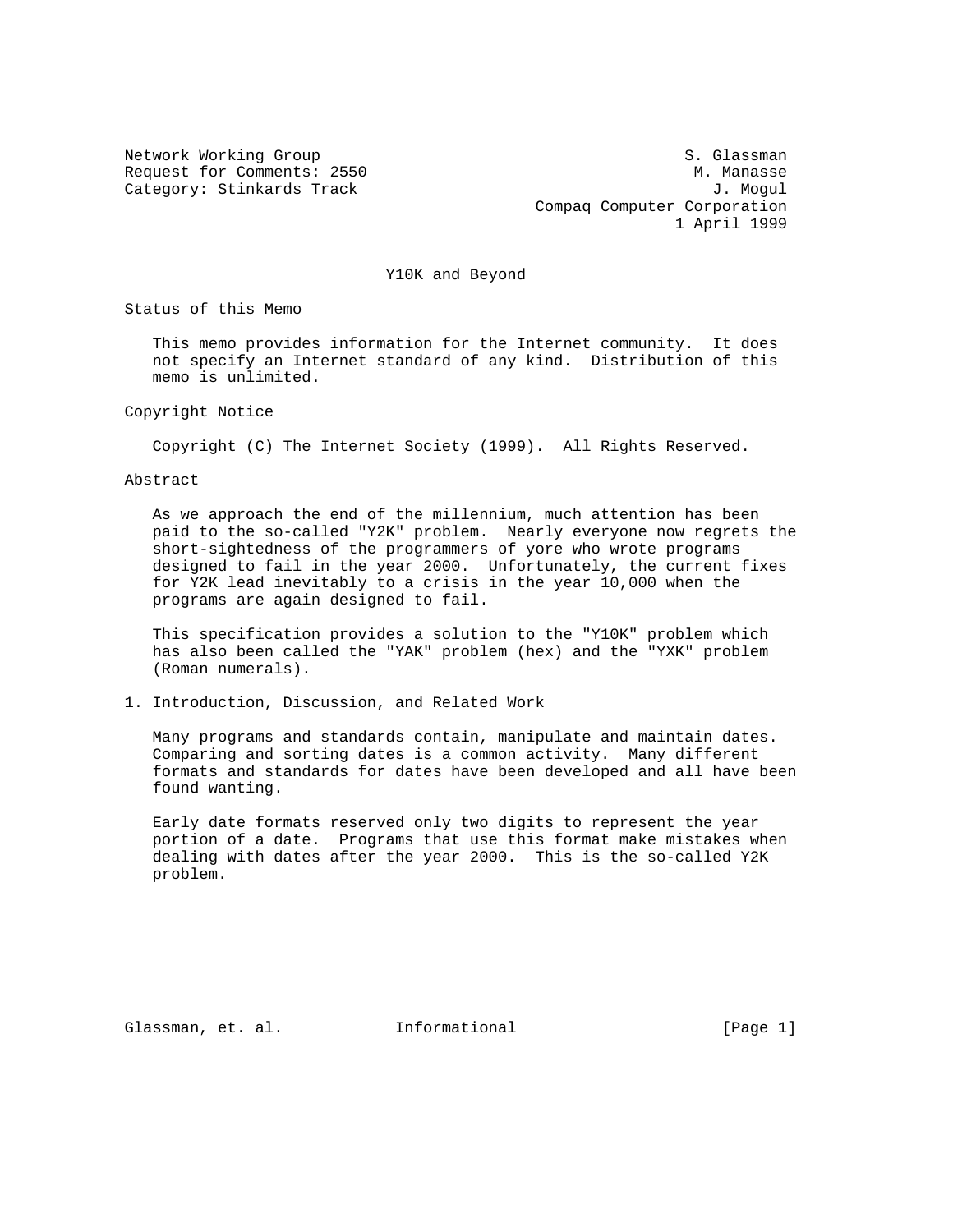The most common fix for the Y2K problem has been to switch to 4-digit years. This fix covers roughly the next 8,000 years (until the year 9999) by which time, everyone seems convinced that all current programs will have been retired. This is exactly the faulty logic and lazy programming practice that led to the current Y2K problem! Programmers and designers always assume that their code will eventually disappear, but history suggests that code and programs are often used well past their intended circumstances.

 The 4-digit year leads directly to programs that will fail in the year 10,000. This proposal addresses the Y10K problem in a general way that covers the full range of date and time format issues.

1.1 Current approaches

 A large number of approaches exist for formatting dates and times. All of them have limitations. The 2-digit year runs into trouble next year. The 4-digit year hits the wall in the year 10,000. A 16-bit year runs out in the year 65,536. A 32-bit counter for the number of seconds since 1970 [UNIX] wraps in 2038. A 32-bit counter for the number of milli-seconds since booting crashes a Windows (TM) PC in 49.7 days [Microsoft].

 In this specification, we focus on the Y10K problems since they are most common and a large number of existing standards and protocols are susceptible to them (section 7). These standards, and new proposals on their way, will lead to a serious world-wide problem unless efforts are made now to correct the computing, government, and business communities.

 Already, a small cottage industry is popping up to deal with the Y10K problem [YUCK]. We encourage these efforts and, in the coming years, this effort can only grow in size and importance.

1.2 A Fixed Format Y10K Fix

 At the time of this writing, only one proposal [Wilborne] directly deals with the Y10K problem. In that proposal, dates are represented as decimal numbers with the dates compared numerically. The proposed format is simply YYYYYMMDD - i.e. 5-digit years.

 To allow numerical comparison of dates, this representation requires a completely fixed representation for the date. There can be no optional fields, the date resolution is limited to the granularity of one day, and this solution fails in the year 100,000 (Y100K).

Glassman, et. al. Informational [Page 2]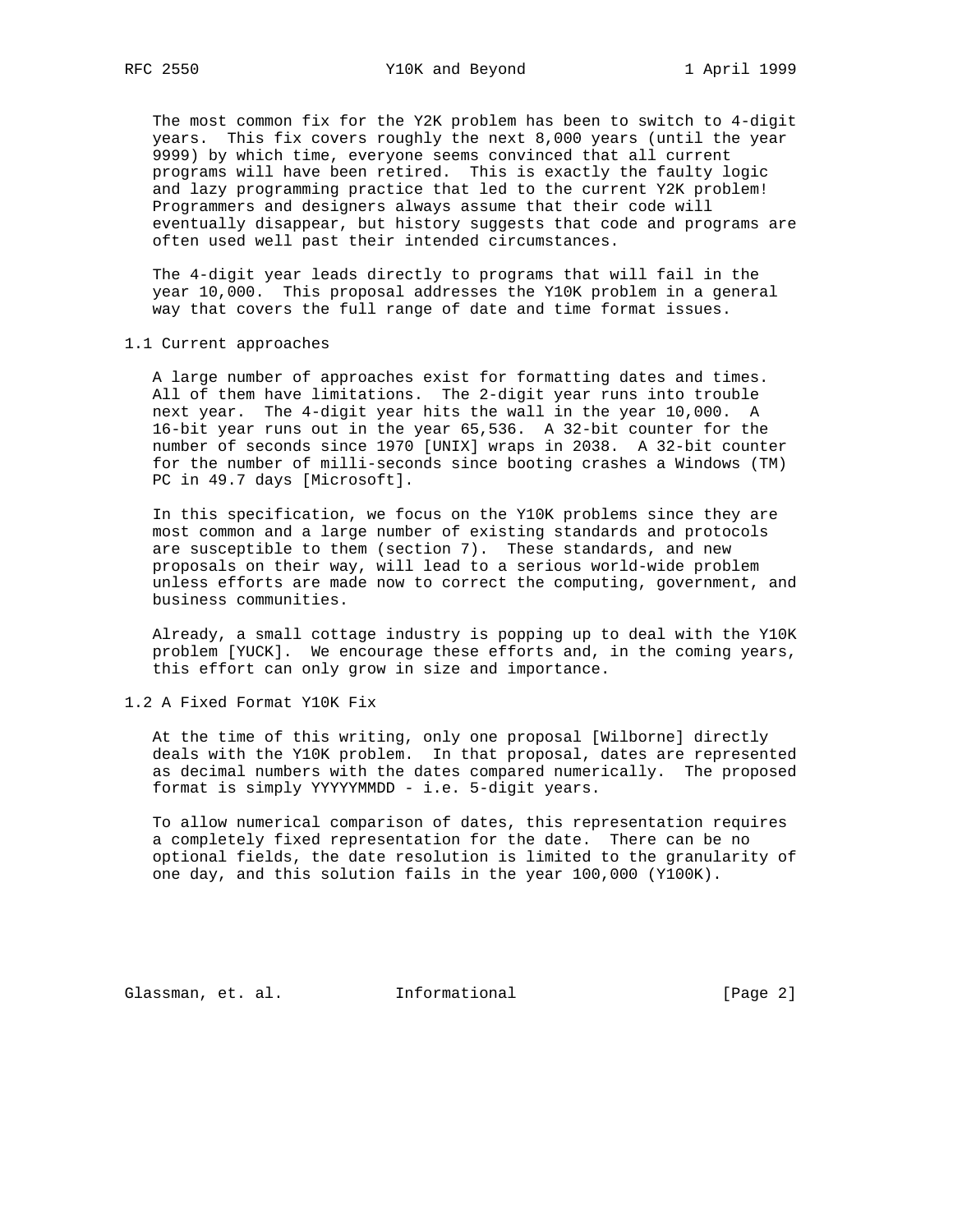1.2.2 Limitations of Numerical Comparison

 While sufficient for the specific Y10K problem, this solution is limited. Even if extended for 6-digit years, it fails on 32-bit systems (and future 32-bit system emulators) after the date represented by the number 2147481231 (December 31, 214748) leading to a Y214749 problem. Similarly, 64-bit and 128-bit systems also will fail, although somewhat later (after December 31, 922,337,203,685,477 and December 31, 17,014,118,346,046,923,173,168,730,371,588,410 respectively).

1.2.3 Granularity Issues

 The granularity problems of a fixed format date can be improved by extending the date format to include greater precision in the date. However, since numerical comparison of dates requires a fixed representation date, an extended format can not provide sufficient resolution for all foreseeable needs.

 For instance, if the precision were extended to the femto-second range the date format would become YYYYYMMDDHHMMSSmmmuuunnnpppfff (year, month, day, hour, minute, second, milli-second, micro-second, nano-second, pico-second, and femto-second). The additional 21 digits of this format limit the set of representable dates. Compared to 1.2.2, the 32-bit and 64-bit forms of the date are instantly exceeded, while the 128-bit version would be viable - expiring on December 31, 17,014,118,346,046.

## 1.2.3.1 Extrapolation of Future Granularity Issues

 However, a simple extrapolation of Moore's law shows that even femto-second resolution will soon be inadequate. Projecting current CPU clock speeds forward, a femto-second clock speed will be achieved in only 30 years. And, by the year 10,000 the projected clock speed of the Intel Pentium MMDCLXVI (TM) will be approximately 10 \*\* (- 1609) seconds.

 This discussion clearly shows that any fixed-format, integer representation of a date is likely to be insufficiently precise for future uses.

1.2.3.2 Floating Point Is No Solution

 The temptation to use floating point numbers to represent dates should be avoided. Like the longer fixed-format, integer representations of the date, floating point representations merely delay the inevitable time when their range is exceeded. In addition,

Glassman, et. al. 1nformational 1999 [Page 3]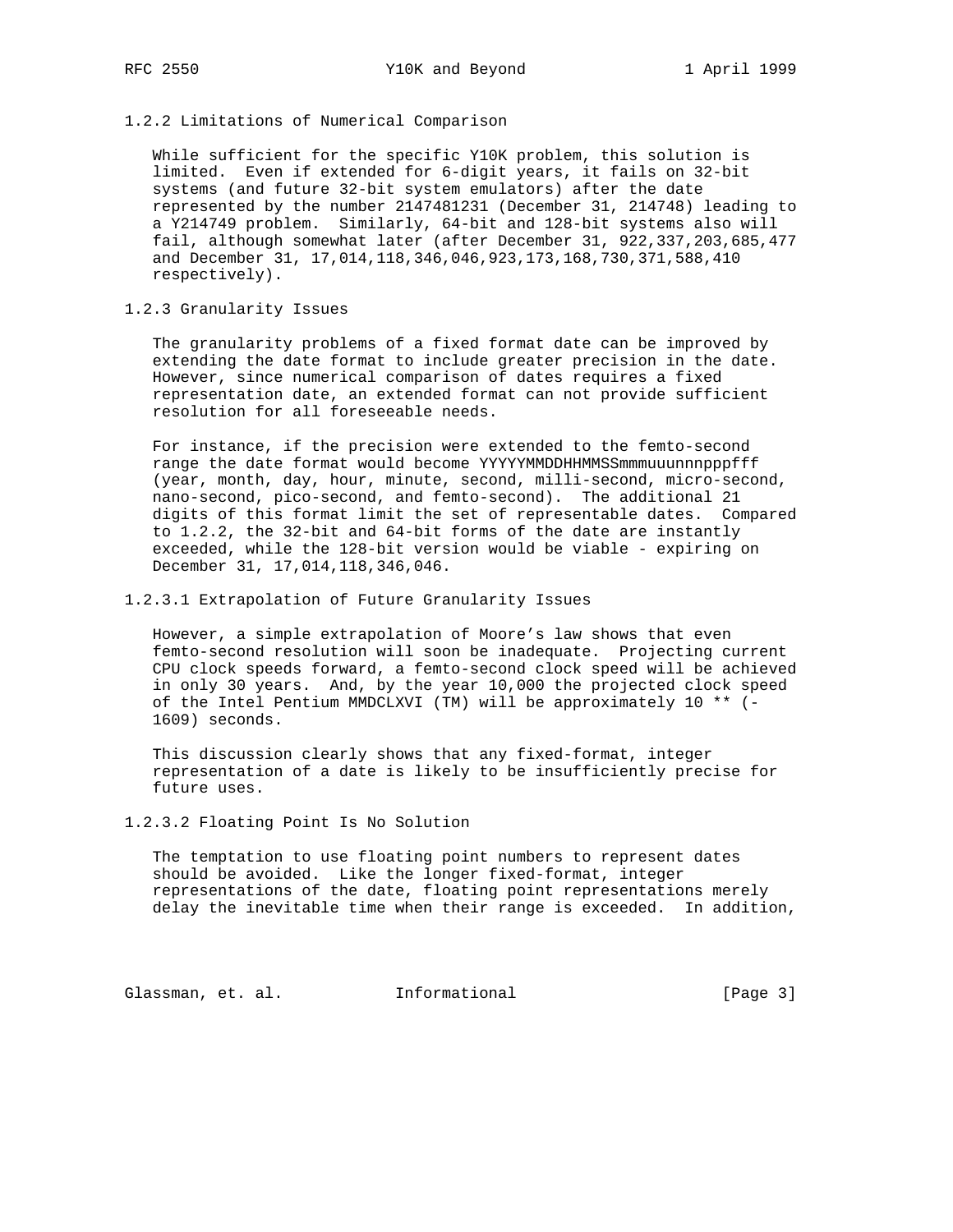the well known problems of real numbers - rounding, de-normalization, non-uniform distribution, etc. - just add to the problems of dealing with dates.

2 Structure of Y10K Solution

Any Y10K solution should have the following characteristics.

2.1 Compatibility

 The format must be compatible with existing 4-digit date formats. Y2K compliant programs and standards must continue to work with Y10K dates before the year 10,000. Y10K compliant programs can gradually be developed over time and coexist with non-Y10K compliant programs.

2.2 Simplicity and Efficiency

 Y10K dates must allow dates after 10,000 to be easily identified. Within a program, there must be a simple procedure for recognizing the Y10K dates and distinguishing them from legacy dates.

2.3 Lexical Sorting

 Y10K dates must be sortable lexically based on their ASCII representation. The dates must not require specialized libraries or procedures.

2.4 Future Extensibility

 Y10K dates must support arbitrary precision dates, and should support dates extending arbitrarily far into the future and past. Y10K dates from different eras and with different precisions must be directly comparable and sortable.

2.4.1 Environmental Considerations

 The known universe has a finite past and future. The current age of the universe is estimated in [Zebu] as between 10 \*\* 10 and 2 \* 10 \*\* 10 years. The death of the universe is estimated in [Nigel] to occur in 10 \*\* 11 - years and in [Drake] as occurring either in 10 \*\* 12 years for a closed universe (the big crunch) or 10 \*\* 14 years for an open universe (the heat death of the universe).

 In any case, the prevailing belief is that the life of the universe (and thus the range of possible dates) is finite.

Glassman, et. al. Informational [Page 4]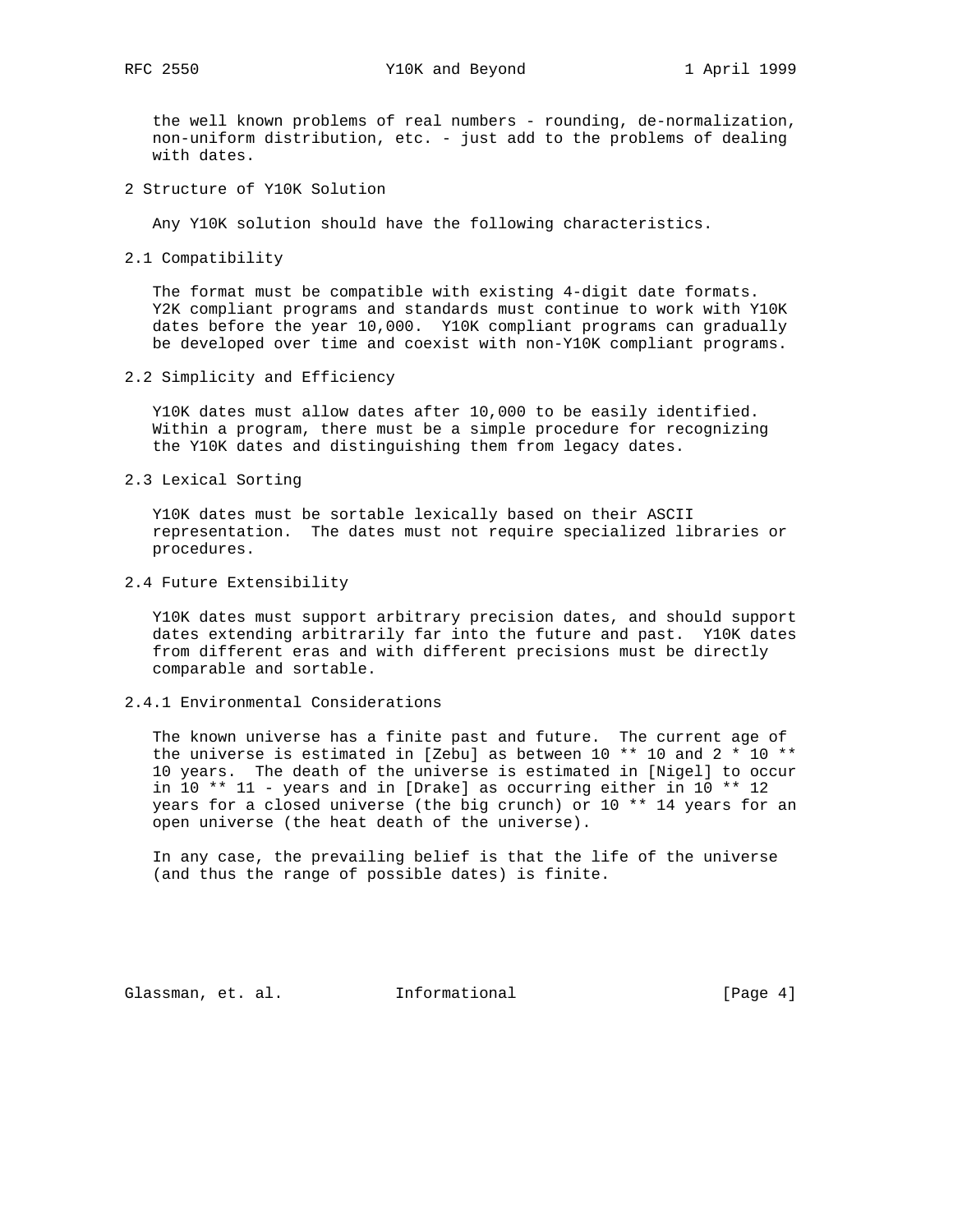## 2.4.2 Transcending Environmental Considerations

 However, we might get lucky. So, Y10K dates are able to represent any possible time without any limits to their range either in the past or future.

 Y10K compliant programs MAY choose to limit the range of dates they support to those consistent with the expected life of the universe. Y10K compliant systems MUST accept Y10K dates from 10 \*\* 12 years in the past to 10 \*\* 20 years into the future. Y10K compliant systems SHOULD accept dates for at least 10 \*\* 29 years in the past and future.

3 Syntax Overview

 The syntax of Y10K dates consists of simple, printable ASCII characters. The syntax and the characters are chosen to support a simple lexical sort order for dates represented in Y10K format. All Y10K dates MUST conform to these rules.

 Every Y10K date MUST begin with a Y10K year. Following the year, there MAY be an arbitrary sequence of digits. The digits are interpreted as MMDDHHMMSSmmmuuunnnpppfff... (month, day, hour, minute, second, milli-second, micro-second, nano-second pico-second, femto-second, etc. - moving left to right in the date, digits always decrease in significance).

 All dates and times MUST be relative to International Atomic Time (TAI) [NRAO].

 When comparing dates, a date precedes every other date for which it is a prefix. So, the date "19990401000000" precedes the date "19990401000000000". In particular, dates with the format YYYYMMDD are interpreted to represent the exact instant that the day begins and precede any other date contained in that day.

 The current 4-digit year syntax covers all years from 1000 - 9999. These years are represented as 4 decimal digits. Leading 0's MUST be added to the years before 1000 to bring the year to 4 digits. Files containing legacy pre-Y1K [Mike] dates will have to be converted.

3.2 Years 10,000 through 99,999

 Four digits are not sufficient to represent dates beyond the year 9999. So, all years from 10,000 - 99,999 are represented by 5 digits preceded by the letter 'A'. So, 10,000 becomes "A10000" and 99,999

Glassman, et. al. 1nformational 1999 [Page 5]

<sup>3.1</sup> Years 1 - 9999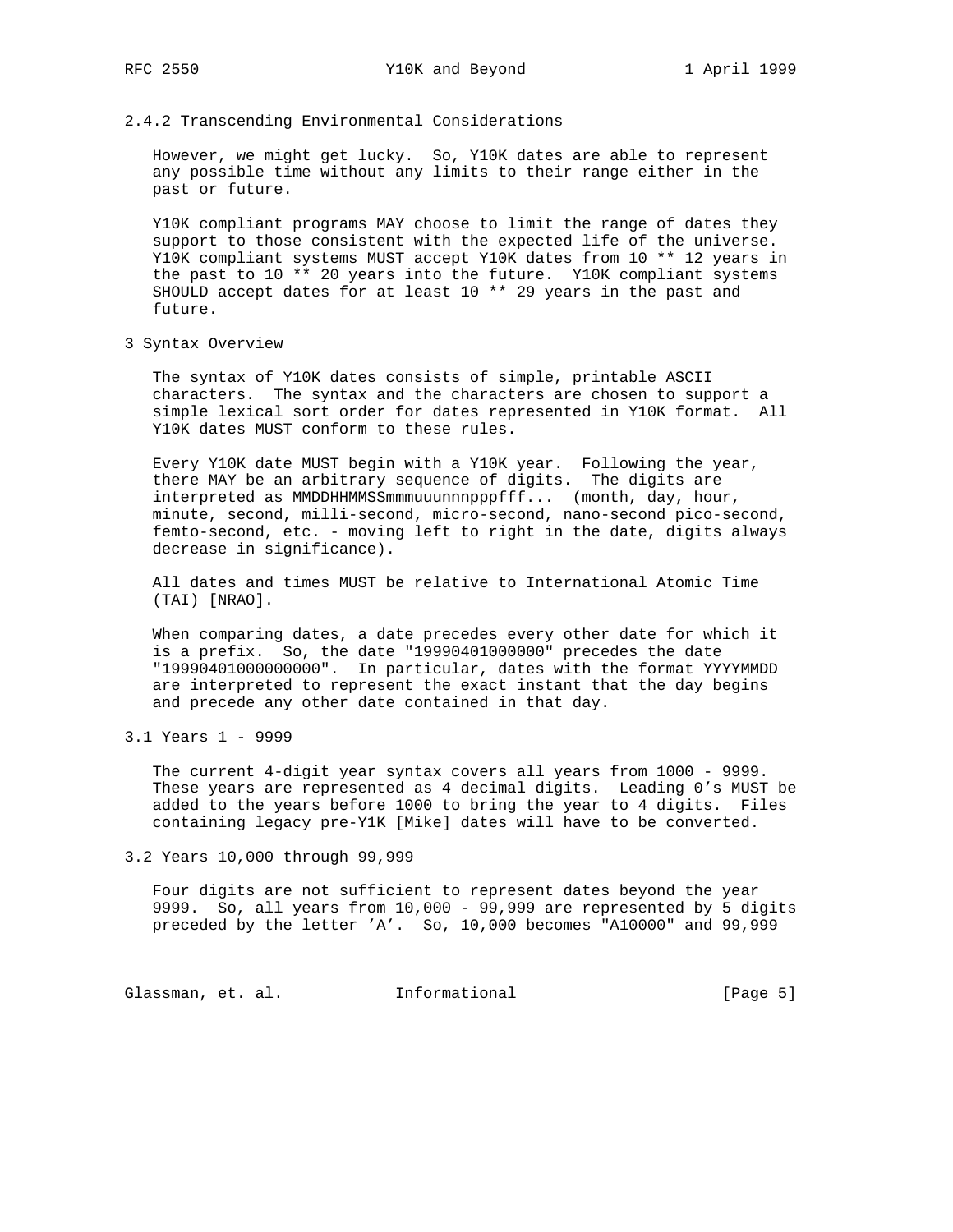becomes "A99999". Since 'A' follows '9' in the ASCII ordering, all dates with 5-digit years will follow all dates with 4-digit years (for example, "A10000" will sort after "9999"). This gives us the sort and comparison behaviour we want.

3.3 Years 100,000 up to 10 \*\* 30

 By a simple generalization of 3.2, 6-digit years are preceded by the letter 'B', 7-digit years by 'C', etc. Using just the 26 upper-case ASCII characters, we can cover all years up to 10\*\*30 (the last year representable is "Z999999999999999999999999999999"). Again, since the ASCII characters are sorted alphabetically, all dates sort appropriately.

3.4 Years 10 \*\* 30 and beyond (Y10\*\*30)

 As discussed in 2.4.1, the end of the universe is predicted to occur well before the year 10 \*\* 30. However, if there is one single lesson to be learned from the current Y2K problems, it is that specifications and conventions have a way of out living their expected environment. Therefore we feel it is imperative to completely solve the date representation problem once and for all.

3.4.1 Naive Approach for Y10\*\*30 Problem

The naive solution is to prepend a single  $'$ ' (caret) - caret sorts after all letters in the ASCII order) before all years from 10 \*\* 30 to 10 \*\* 56. Thus the year "Z999999999999999999999999999999" is followed by the year "^A1000000000000000000000000000000". Similarly, all years from 10 \*\* 56 to 10 \*\* 82 get one more caret. So, the year "^Z99999999999999999999999999999999999999999999999999999999" is followed by the year

 "^^A100000000000000000000000000000000000000000000000000000000". This scheme can be extended indefinitely by prepending one addition caret for each additional factor of 10 \*\* 26 in the range of the year.

 In this approach, the number of digits in a date that are used to represent the year is simply:

26 \* <number of '^'> + ASCII(<prefix letter>) - ASCII('A') + 5

 Note: this algorithm is provided for informational purposes only and to show the path leading to the true solution. Y10K dates MUST NOT use this format. They MUST use the format in the next section.

Glassman, et. al. Informational [Page 6]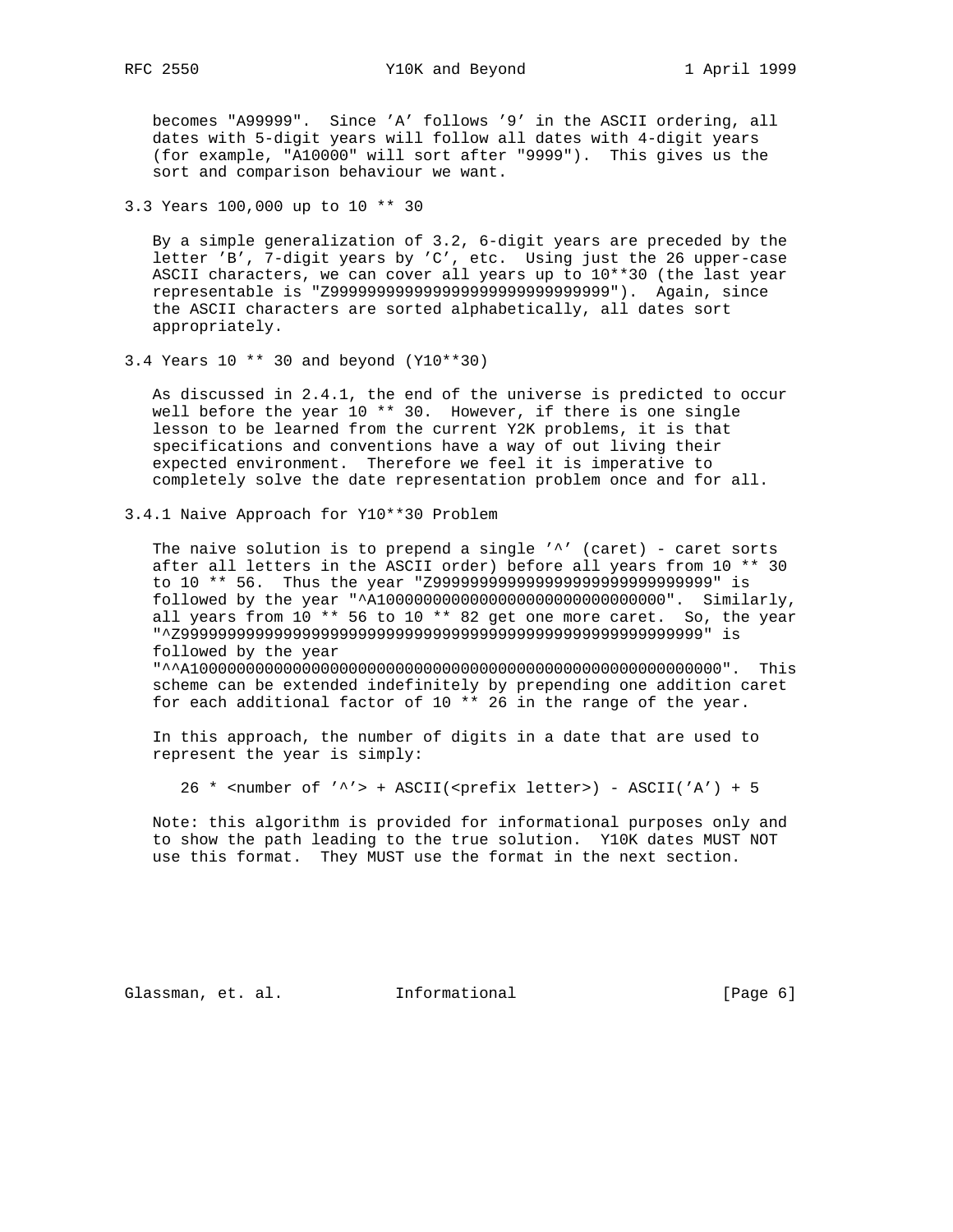3.4.2 Space Efficient Approach for Y10\*\*30 Problem

 The solution in 3.4.1 is not a space efficient format for giving the number of digits in the year. The length of the prefix grows linearly in the length of the year (which, itself, grows logarithmically over time). Therefore, Y10K format dates use an improved, more compact encoding of the number of digits in the year.

3.4.2.1 Years 10 \*\* 30 to 10 \*\* 56

As in 3.4.1, a single '^' and letter precede the year.

3.4.2.2 Years 10 \*\* 56 to 10 \*\* 732

The year is preceded by two carets  $($  " $^{\wedge n}$ ") and two letters. The letters create a two digit, base 26 number which is the number of digits in the year minus 57. So, the year "^Z99999999999999999999999999999999999999999999999999999999" is followed by the year "^^AA100000000000000000000000000000000000000000000000000000000". The last representable year with two carets is the year  $(10 ** 732) - 1$  and is "^^ZZ999..999" (i.e. two carets and two Z's, followed by 732 consecutive 9's).

 The formula for the number of digits in the year is, based on the two digit prefix is:

 26 \* (ASCII(<prefix letter1>) - ASCII('A')) + ASCII(<prefix letter2>) - ASCII('A') + 57

3.4.2.3 Years 10 \*\* 732 to 10 \*\* 18308

 The next block of years has the number of digits given by three carets ("^^^") followed by three letters forming a three-digit, base 26 number. The number of digits in the year is given by the formula:

 676 \* (ASCII(<prefix letter1>) - ASCII('A')) + 26 \* (ASCII(<prefix letter2>) - ASCII('A')) + ASCII(<prefix letter3>) - ASCII('A') + 733

3.4.2.4 General Format for Y10K Dates

 In general, if there is at least one letter in a Y10K year, the number of the digits in the year portion of the date is given by the formula:

 $base26(fib(n) letters) + y10k(n)$ 

Glassman, et. al. Informational [Page 7]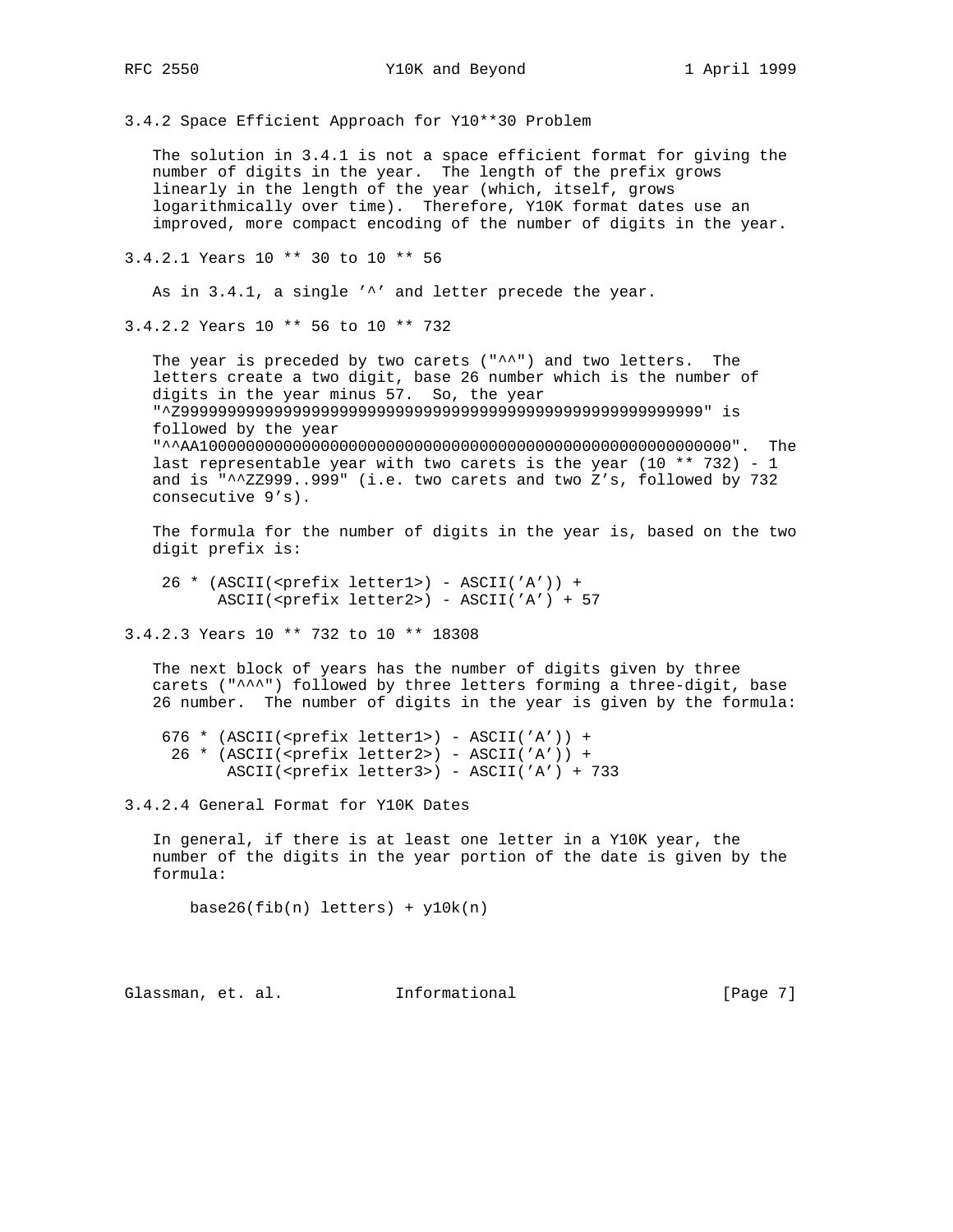RFC 2550 Y10K and Beyond 1 April 1999

 Where "n" is the number of leading carets and the fig, base26 and y10k functions are defined with the following recurrence relations: fib(n) is the standard Fibonacci sequence with:  $fib(0) = 1$  $fib(1) = 1$  $fib(n+2) = fib(n) + fib(n+1)$  base26(m letters) is the base 26 number represented by m letters  $A-Z$ : base26(letter) = ASCII(<letter>) - ASCII('A') base26(string letter) =  $26 * base26(string) + base26(lefter)$  y10k(n) is the necessary fudge factor to align the sequences properly:  $y10k(0) = 5$  $y10k(n+1) = 26$  \*\*  $fib(n) + y10k(n)$  If the year does not have at least one letter in the year, then the number of digits in the year is: 4 This year format is space-efficient. The length of the prefix giving number of digits in the year only grows logarithmically with the number of digits in the year. And, the number of carets preceding the prefix only grows logarithmically with the number of digits in the prefix. 3.5 B.C.E. (Before Common Era) Years Now that have a format for all of the years in the future, we'll take on the "negative" years. A negative year is represented in "Y10K-

1) Calculate the non-negative Y10K year string as in 3.4.2.4.

complement" form. A Y10K-complement year is computed as follows:

- 2) Replace all letters by their base 26 complement. I.E. A -> Z, B  $\rightarrow$  Y, ... Z  $\rightarrow$  A.
- 3) Replace all digits in the year portion of the date by their base 10 complement. I.E. 0 -> 9, 1 -> 8, ... 9 -> 0.
- 4) Replace carets by exclamation points ('!').
- 5) Four-digit years are pre-pended with a slash ('/')

Glassman, et. al. Informational [Page 8]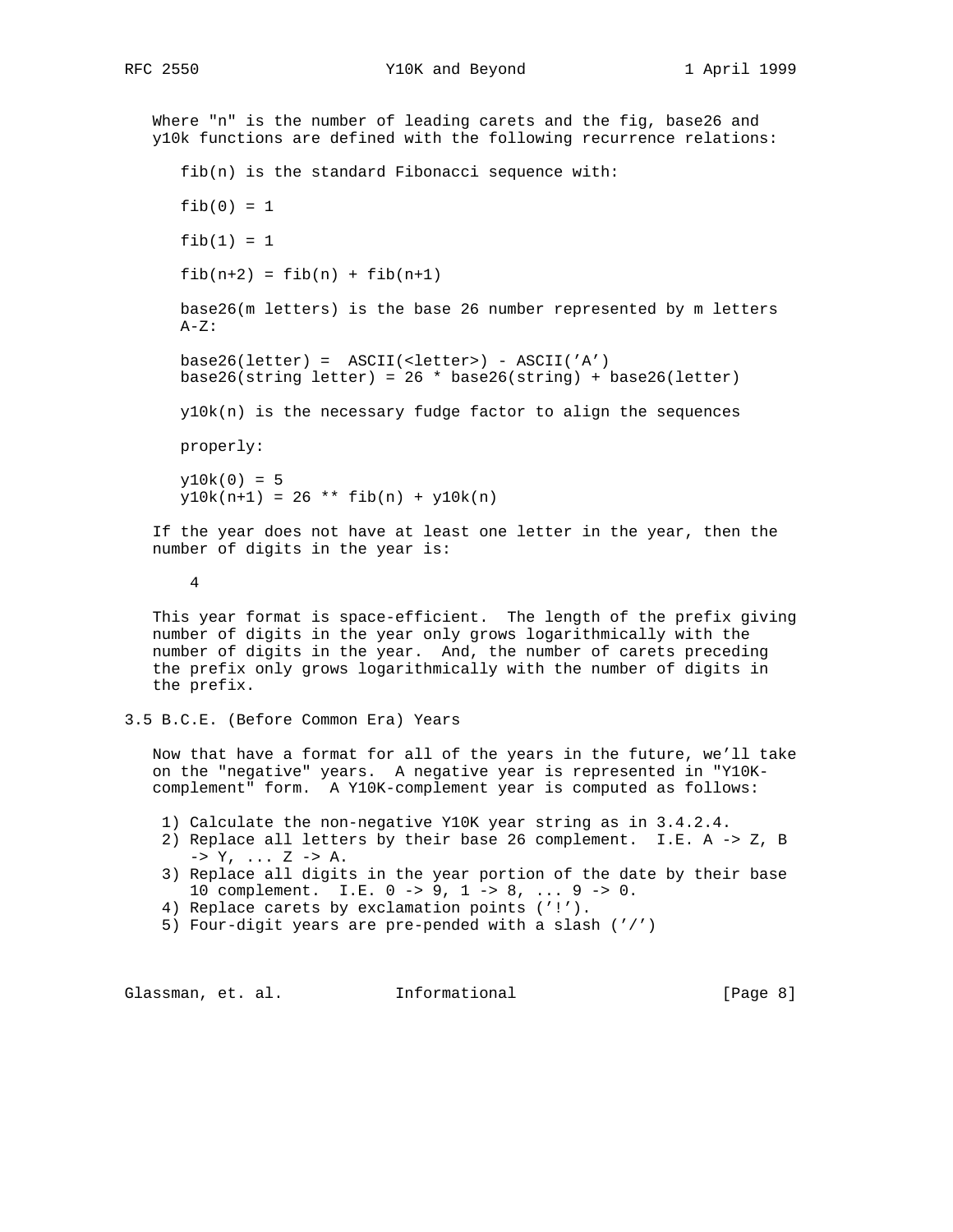6) Years that don't now begin with an exclamation point or slash are pre-pended with a star ('\*'). (This rule covers the negative 5- 31 digit years).

 For example, the year 1 BCE is represented by "/9998". The conversion is accomplished by applying rules:

- 1) Calculate the non-negative Y10K year ("1" -> "0001")
- 2) Complement the digits ("0001" -> "9998")
- 3) Four-digit numbers get a leading slash.

 The earliest four-digit BCE year (9999 BCE) becomes "/0000" and the year before that (10000 BCE) becomes "\*Z89999". The earliest 5-digit BCE year (99999 BCE) is "\*Z00000". And the year before that (100000 BCE) is "\*Y899999". And so on.

 These rules give the desired sort order for BCE dates. For example, the following dates get translated and sorted as: Jun 6, 200 BCE /97990606 199 BCE /9800 Jan 1, 199 BCE /98000101

3.6 Restrictions on Y10K Dates

 There are no restrictions on legal values for Y10K dates. Y10K compliant programs MUST accept any syntactically legal Y10K date as a valid date. A '0' can be appended to the end of any Y10K date, yielding an equivalent date that sorts immediately after the original date and represents the instant after the original date.

 The following are all valid representations (in sorted order) of the first instant of A10000:

 A1 A10000 A1000001 A100000101000000 A1000001010000000000000000000000

 Similarly, the following are all valid Y10K dates (in sorted order) for the time after the last instant of the A99999 and before the first instant of B100000:

 A999991231250000 A999991232 A999992 A9999999999 A99999999990000000000000

Glassman, et. al. Informational [Page 9]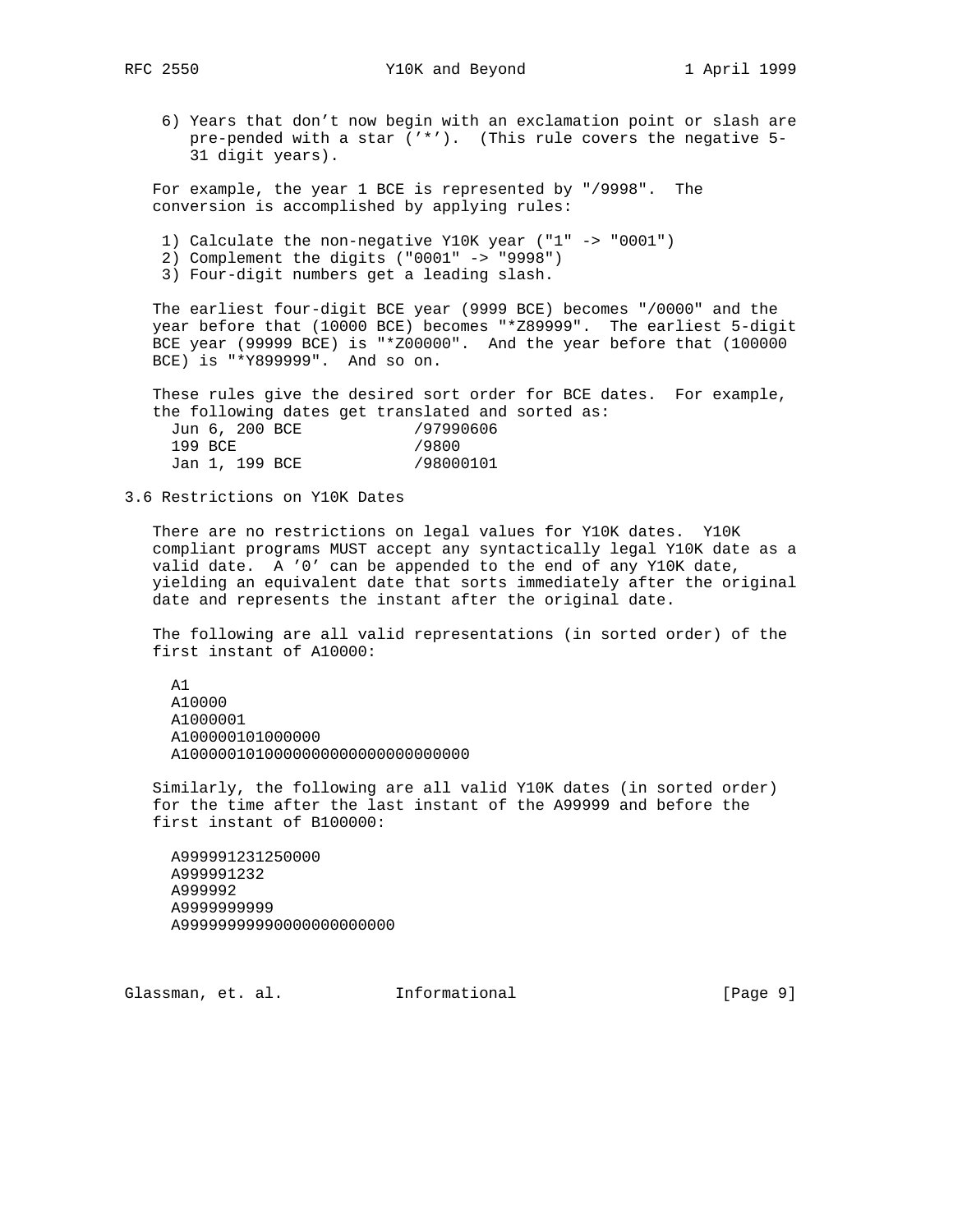RFC 2550 Y10K and Beyond 1 April 1999

## 4 ABNF

The following ABNF [Crocker] gives the formal syntax for Y10K years.

 The initial characters definitions are given in their lexical collation (ASCII) order.

```
 exclamation = '!'
 star = '*'
 slash = '/ digit = 0 | 1 | 2 | 3 | 4 | 5 | 6 | 7 | 8 | 9
l letter = A |B|C|D|E|F|G|H|I|J|K|L|M| N | O | P | Q | R | S | T | U | V | W | X | Y | Z
caret = '
```

| year                | $=$ [*(caret   exclamation)   star   slash ] [ *letter ] |  |  |  |  |  |  |
|---------------------|----------------------------------------------------------|--|--|--|--|--|--|
|                     | *digit                                                   |  |  |  |  |  |  |
| month               | $= 2$ digit                                              |  |  |  |  |  |  |
| day                 | $= 2$ digit                                              |  |  |  |  |  |  |
| $hour = 2digit$     |                                                          |  |  |  |  |  |  |
| minute              | = 2digit                                                 |  |  |  |  |  |  |
| $second = 2digit$   |                                                          |  |  |  |  |  |  |
| $fraction = *digit$ |                                                          |  |  |  |  |  |  |
| date                | = year [ month [ day [ hour [ minute [ second [ fraction |  |  |  |  |  |  |
|                     |                                                          |  |  |  |  |  |  |

5 Open Issues

 There are a number date comparison problems that are beyond the scope of this specification.

- 1) Dates from different calendar systems can not be directly compared. For instance, dates from the Aztec, Bhuddist, Jewish, Muslim, and Hittite calendars must be converted to a common calendar before comparisons are possible.
- 2) Future re-numberings of years are not covered. If, and when, a new "Year 0" occurs and comes into general use, old dates will have to be adjusted.
- 3) Continued existence of Earth-centric time periods (year, day, etc.) are problematical past the up-coming destruction of the solar system (5-10 billion years or so). The use of atomic-time helps some since leap seconds are no longer an issue.

Glassman, et. al. Informational [Page 10]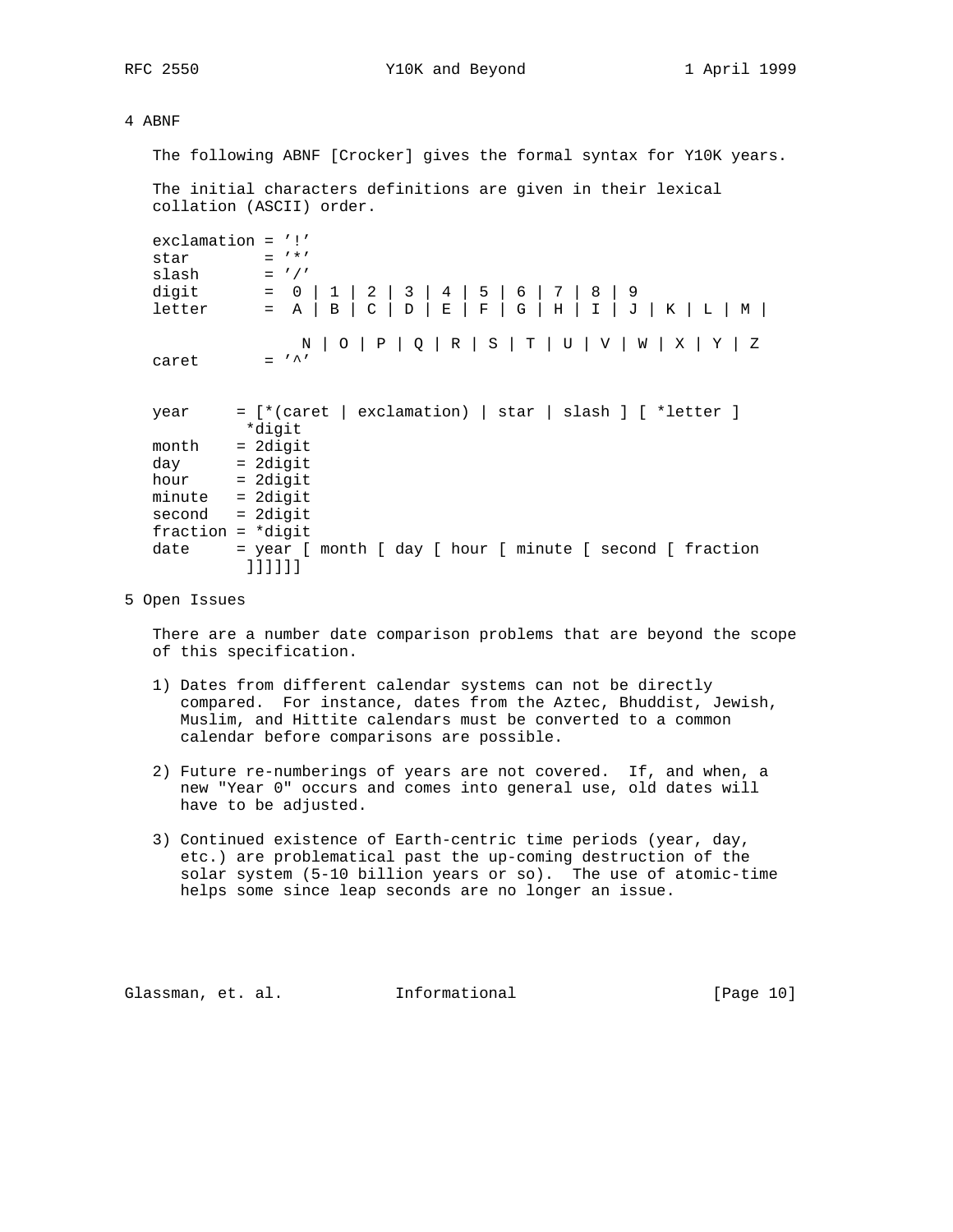- 4) Future standards and methods of synchronization for inter planetary and inter-galactic time have not been agreed to.
- 5) Survivability of dates past the end of the universe is uncertain.
- 6 Affected Standards

 A number of standards currently and RFCs use 4-digit years and are affected by this proposal:

 rfc2459: Internet X.509 Public Key Infrastructure Certificate and CRL Profile rfc2326: Real Time Streaming Protocol (RTSP) rfc2311: ODETTE File Transfer Protocol rfc2280: Routing Policy Specification Language (RPSL) rfc2259: Simple Nomenclator Query Protocol (SNQP) rfc2244: ACAP -- Application Configuration Access Protocol rfc2167: Referral Whois (RWhois) Protocol V1.5 rfc2065: Domain Name System Security Extensions rfc2060: Internet Message Access Protocol - Version 4rev1 rfc1922: Chinese Character Encoding for Internet Messages rfc1912: Common DNS Operational and Configuration Errors rfc1903: Textual Conventions for Version 2 of the Simple Network Management Protocol (SNMPv2) rfc1521: MIME (Multipurpose Internet Mail Extensions) Part One:

rfc1123: Requirements for Internet hosts - application and support

 The following standards internally represent years as 16-bit numbers (0..65536) and are affected by this proposal:

 rfc2021: Remote Network Monitoring Management Information Base Version 2 using SMIv2 rfc1514: Host Resources MIB

 The following ISO standard is affected: ISO8601: International Date Format

8 Security Considerations

 Y10K dates will improve the security of all programs where they are used. Many errors in programs have been tracked to overflow while parsing illegal input. Programs allocating fixed size storage for dates will exhibit errors when presented with larger dates. These errors can be exploited by wily hackers to compromise the security of systems running these programs. Since Y10K dates are arbitrary length strings, there is no way to make them overflow.

Glassman, et. al. 1nformational [Page 11]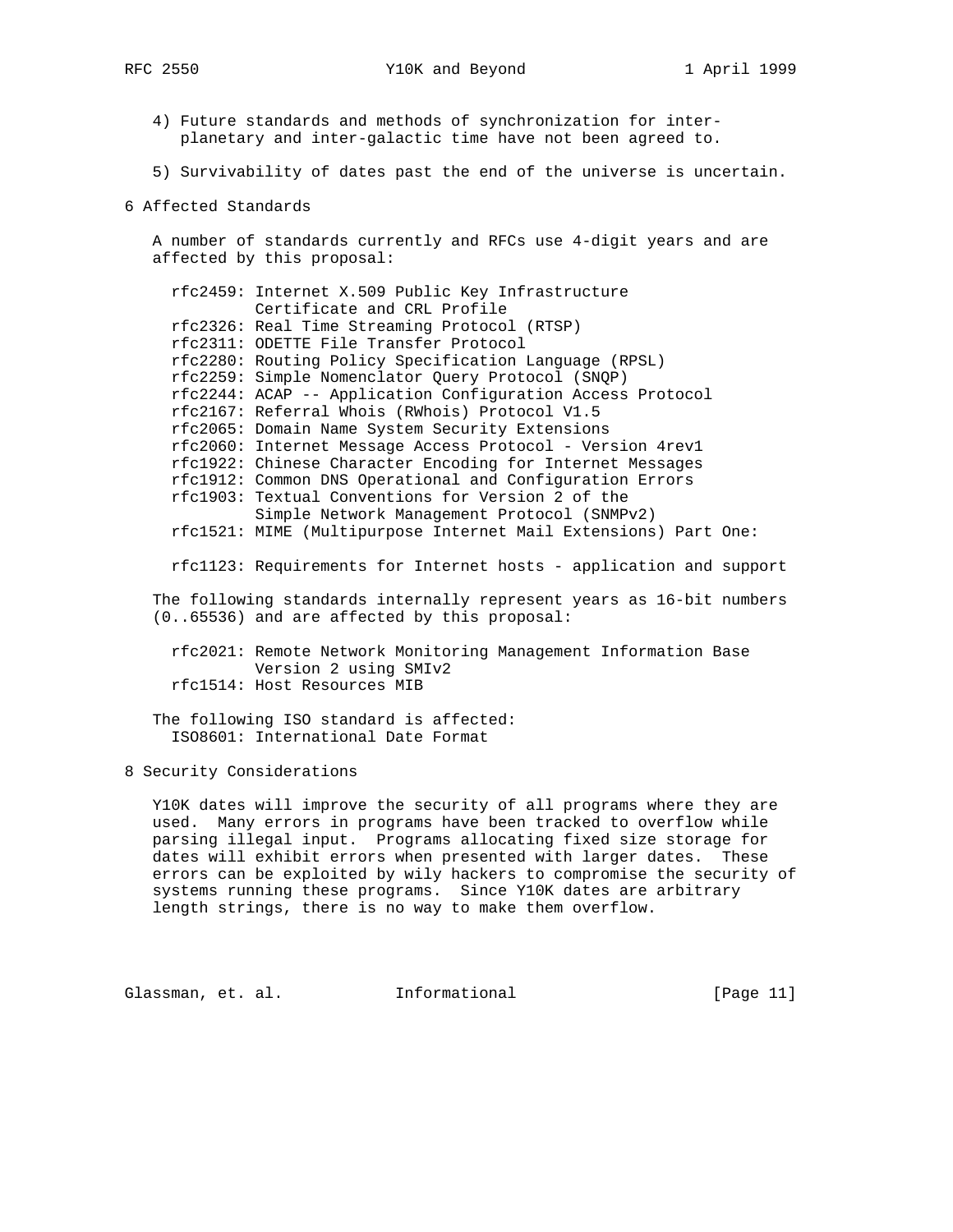In addition, positive Y10K dates are easy to compare and less error prone for humans. It is easier to compare the three projected end of the universe dates - "H100000000000", "I1000000000000" and "K100000000000000" - by looking at the leading letter than by counting the 0's. This will reduce inadvertent errors by people. This advantage will become more noticeable when large dates are more common.

 Unfortunately, negative Y10K dates are a bit more difficult to decipher. However, by comparing the current age of the universe to its projected end, it is obvious that there will be many more positive dates than negative dates. And, while the number of negative dates for human history is currently greater than the number of positive dates, the number of negative dates is fixed and the number of positive dates is unbounded.

9 Conclusion

 It is not too early to aggressively pursue solutions for the Y10K problem. This specification presents a simple, elegant, and efficient solution to this problem.

- 10 References
	- [Crocker] Crocker, D. and P. Overell, "Augmented BNF for Syntax Specifications: ABNF", RFC 2234, November 1997.
	- [Drake] Review for the Drake Equation http://www.umsl.edu/˜bwilking/assign/drake.html
	- [Microsoft] SNMP SysUpTime Counter Resets After 49.7 Days http://support.microsoft.com/support/kb/articles/Q169/ 8/47.asp
	- [Mike] Y1K http://lonestar.texas.net/˜mdlvas/y1k.htm
	- [Nigel] Nigel's (en)lighening tour of Thermodynamics for Economists ;-) http://www.santafe.edu/˜nigel/thermo primer.html
	- [NRAO] Astronomical Times http://sadira.gb.nrao.edu/˜rfisher/Ephemerides/times.html
	- [RFC] Here are all the online RFCs. Note: this is a LONG menu. http://info.internet.isi.edu/1s/in-notes/rfc/files
	- [UNIX] Year 2000 Issues http://www.rdrop.com/users/caf/y2k.html

Glassman, et. al. Informational [Page 12]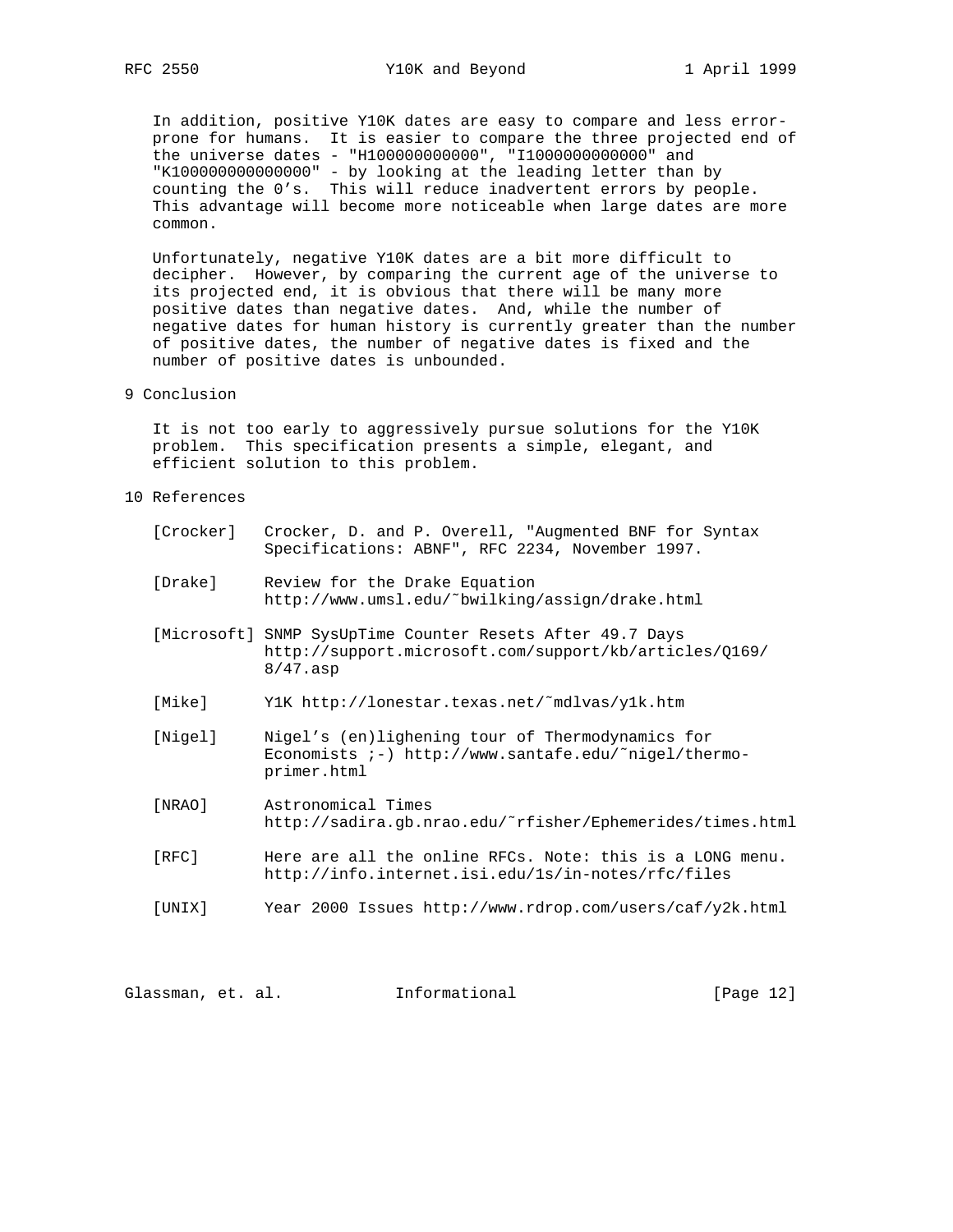- [Wilborne] PktCDateLig http://www3.gamewood.net/mew3/pilot/pocketc/pktcdate/ index.html
- [YUCK] Y10K Unlimited Consulting Knowledgebase http://www.loyd.net/y10k/index.html
- [Zebu] The Search for H0 http://zebu.uoregon.edu/1997/ph410/l6.html
- 11 Authors' Addresses

 Steve Glassman Compaq Systems Research Center 130 Lytton Avenue Palo Alto, CA 94301 USA

 Phone: +1 650-853-2166 EMail: steveg@pa.dec.com

 Mark Manasse Compaq Systems Research Center 130 Lytton Avenue Palo Alto, CA 94301 USA

 Phone: +1 650-853-2221 EMail: msm@pa.dec.com

 Jeff Mogul Compaq Western Resarch Lab 250 University Avenue Palo Alto, CA 94301 USA

 Phone: +1 650-617-3300 EMail: mogul@pa.dec.com

Glassman, et. al. 1nformational [Page 13]